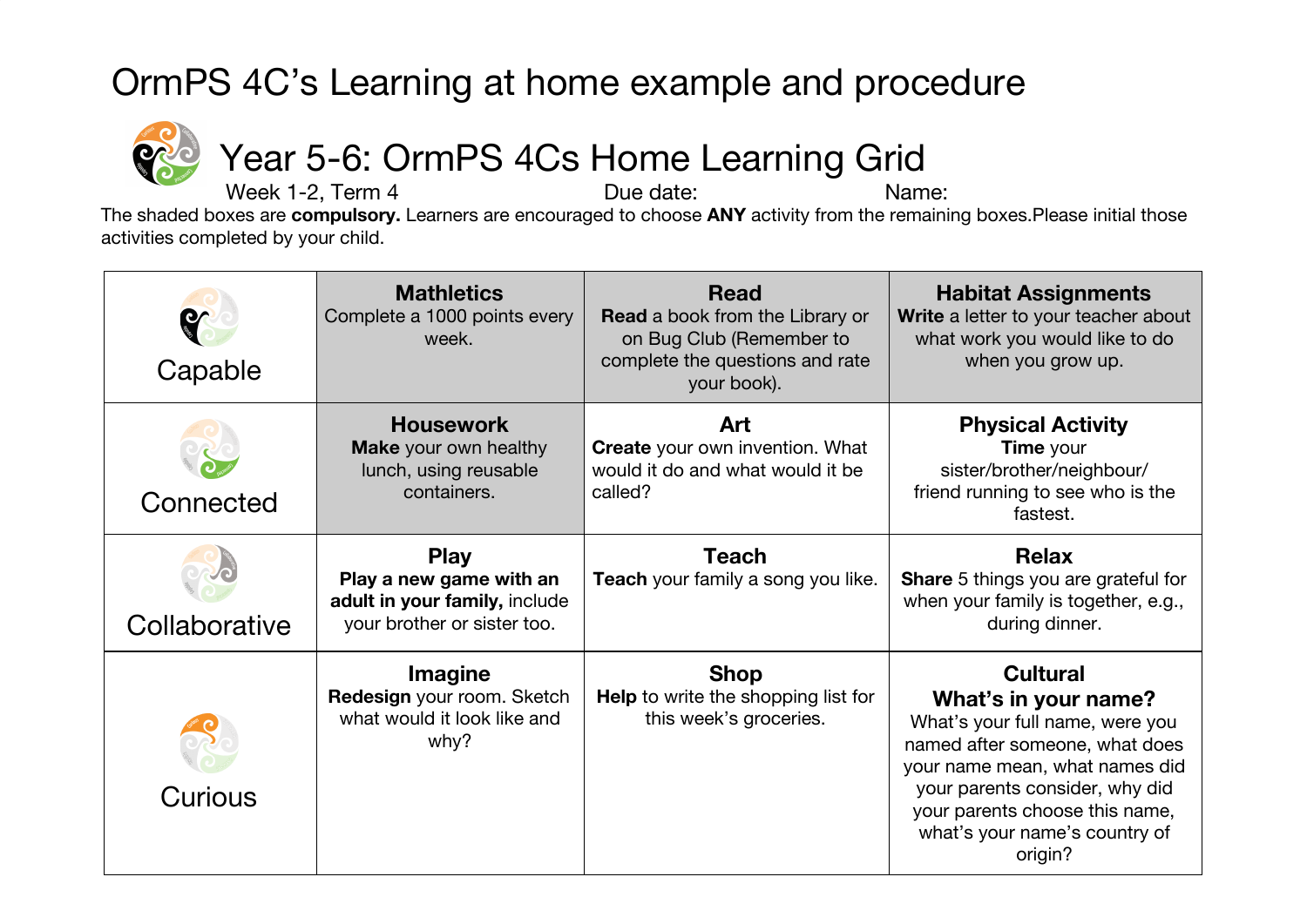## 4Cs Learning at Home Guidelines

At Ormiston Primary, we have the 4CL Home Learning Grid. The grid is made up of 12 squares, with each grid representing a new activity or goal that is either compulsory or one your child could choose to do. These activities are designed to be completed within a period of time appropriate to your child's year group;

- ❖ Year 1 and 2: up to 10 minutes a day
- ❖ Year 3 and 4: up to 20 minutes a day
- ❖ Year 5 and 6: up to 30 minutes a day

As educators we recognise that families and learners have many after school commitments and that home learning can sometimes be unmanageable. The grid has been designed to encourage positive family time and give learners the opportunity to develop life skills and academic skills, e.g., shopping, housework and Mathletics

- The 4CL grid is for a period of two weeks
- The shaded boxes are compulsory
- Learners are encouraged to choose activities from each of the 4C's over the two week period
- Home Learning activities will not be marked formally by Learning Coaches, however parents/caregivers are expected to initial those activities completed. There will be an opportunity at the end of the two weeks for learners to share within their Habitat what they have connected to at home.

## **Below is a break down of the different activities that make up the 4Cs Home Learning Grid:**

**Mathletics:** Each week you need to obtain 1000 points on Mathletics. If you're unable to achieve this during Habitat time you need to do it for Homework. 10 minutes per day is all it should take. Remember to do both Live Mathletics and Tasks.

**Read**: This is compulsory and a daily part of the grid. Reading here includes reading for pleasure, reading fiction, newspapers, magazines, textbooks and Bug Club assigned by learning coaches.

**Habitat Assignments**: All assignments/projects must have a due date and not rely on assistance from the learning coach or another student. It could include iExplore research, reading tasks, or completion of work already started in the Habitat.

**Housework**: This is compulsory and a daily part of the grid and could include activities such as; chopping wood, helping to prepare meals, tidying their rooms and other parts of their house, weeding, gardening, raking, sweeping, painting, decorating.